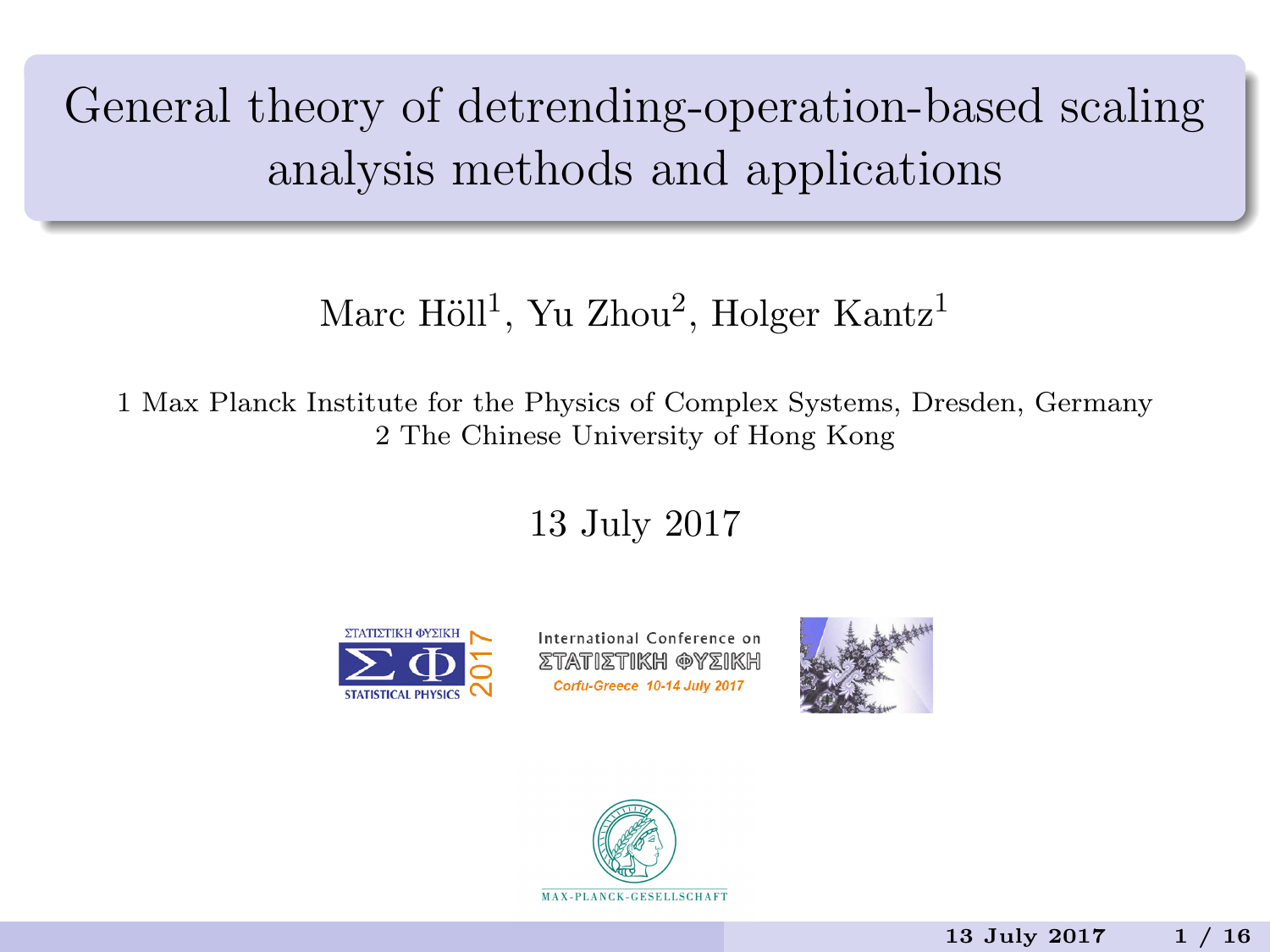## <span id="page-1-0"></span>**Overview**

How can we estimate the ACF for nonstationary time series?  $\bullet$ 



• Indirect estimation of  $\gamma$  via the fluctuation function

$$
F(s) \sim s^{\alpha}
$$
 with  $\alpha = \alpha(\gamma)$ 

Analytical framework of the relationship between C and F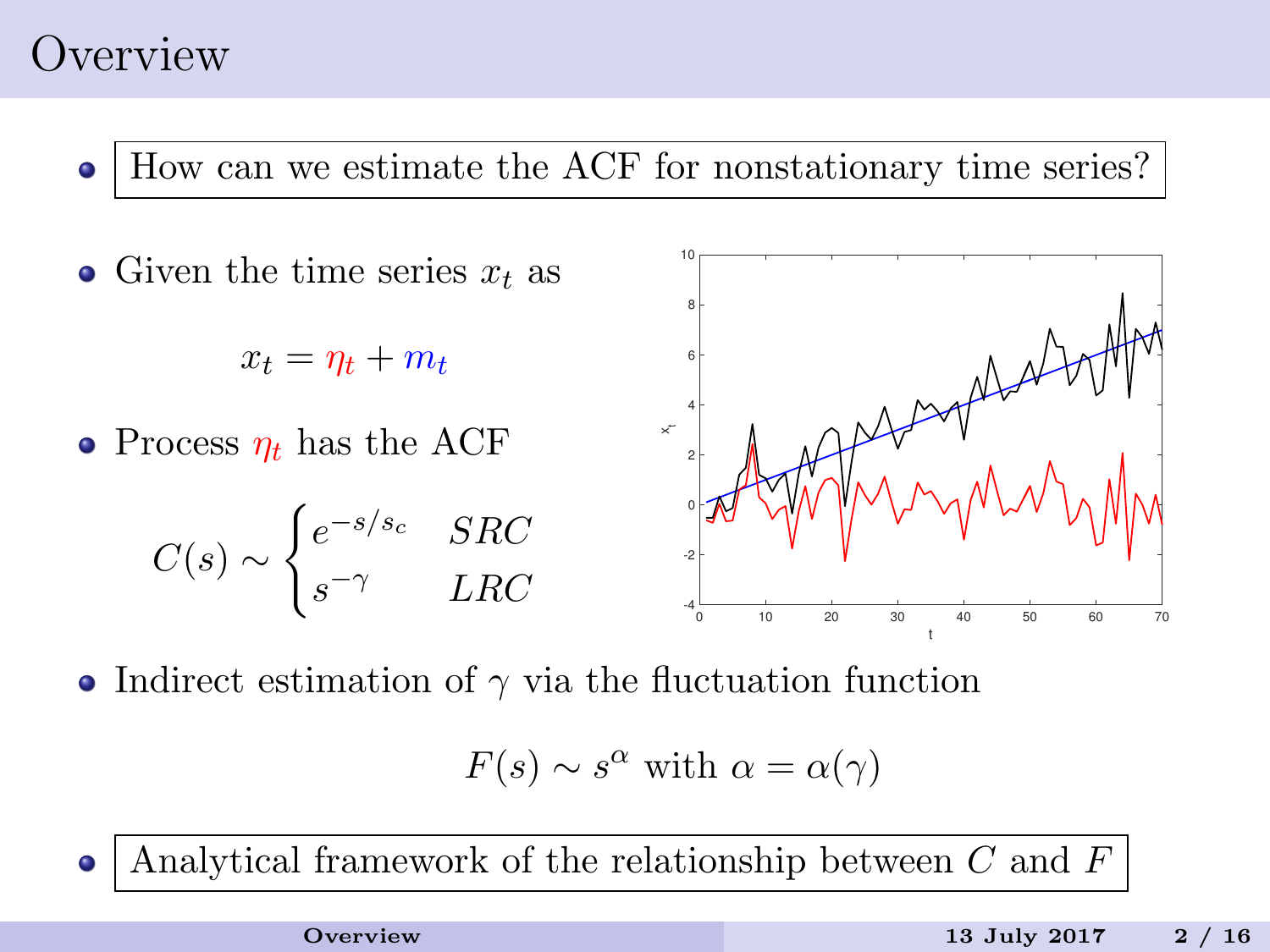<span id="page-2-0"></span>• Sum of autocorrelation function (ACF) diverges

$$
\sum_{s=1}^{\infty} C(s) = \sum_{s=1}^{\infty} \frac{\langle (x_t - \mu)(x_{t+s} - \mu) \rangle}{\langle (x_t - \mu)^2 \rangle} = \infty
$$

Usually described by a power law

$$
C(s) \sim s^{-\gamma}
$$

with correlation exponent  $0 < \gamma < 1$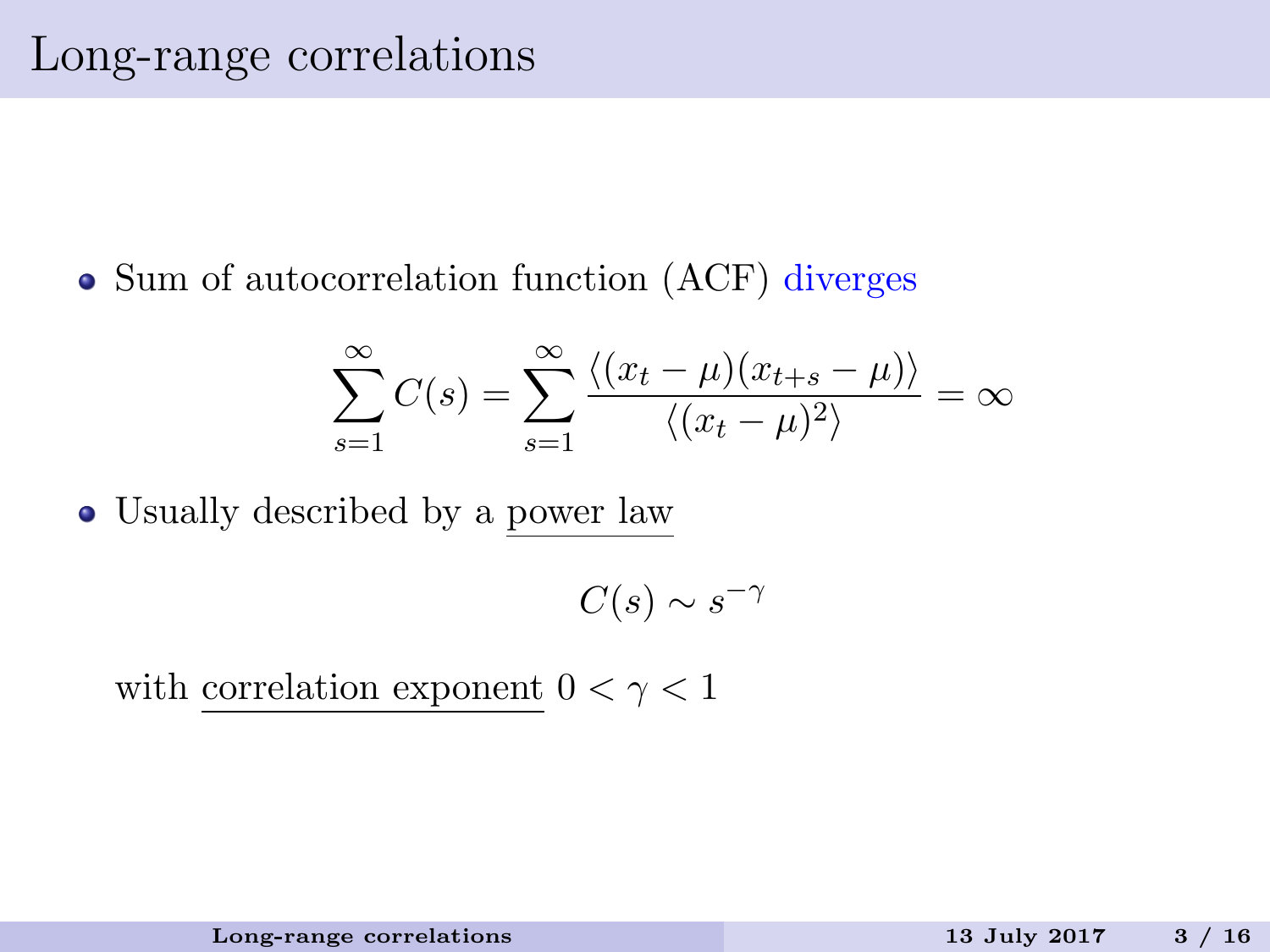- The existence of LRC causes several remarkable problems in time series analysis
	- weak convergence of time averages
	- spuriously determined trends
- Detecting LRC due to trends (next page)
- First evidence of this phenomenon was found by HURST studying time series data of river flows  $(1951) \rightarrow$  Hurst effect
- Two possible explanations for the Hurst effect:
	- Long-range correlations (first theoretical model: fractional gaussian noise by MANDELBROT 1968)
	- Short-range correlated process with additive trends (first investigated by BHATTACHARYA 1983)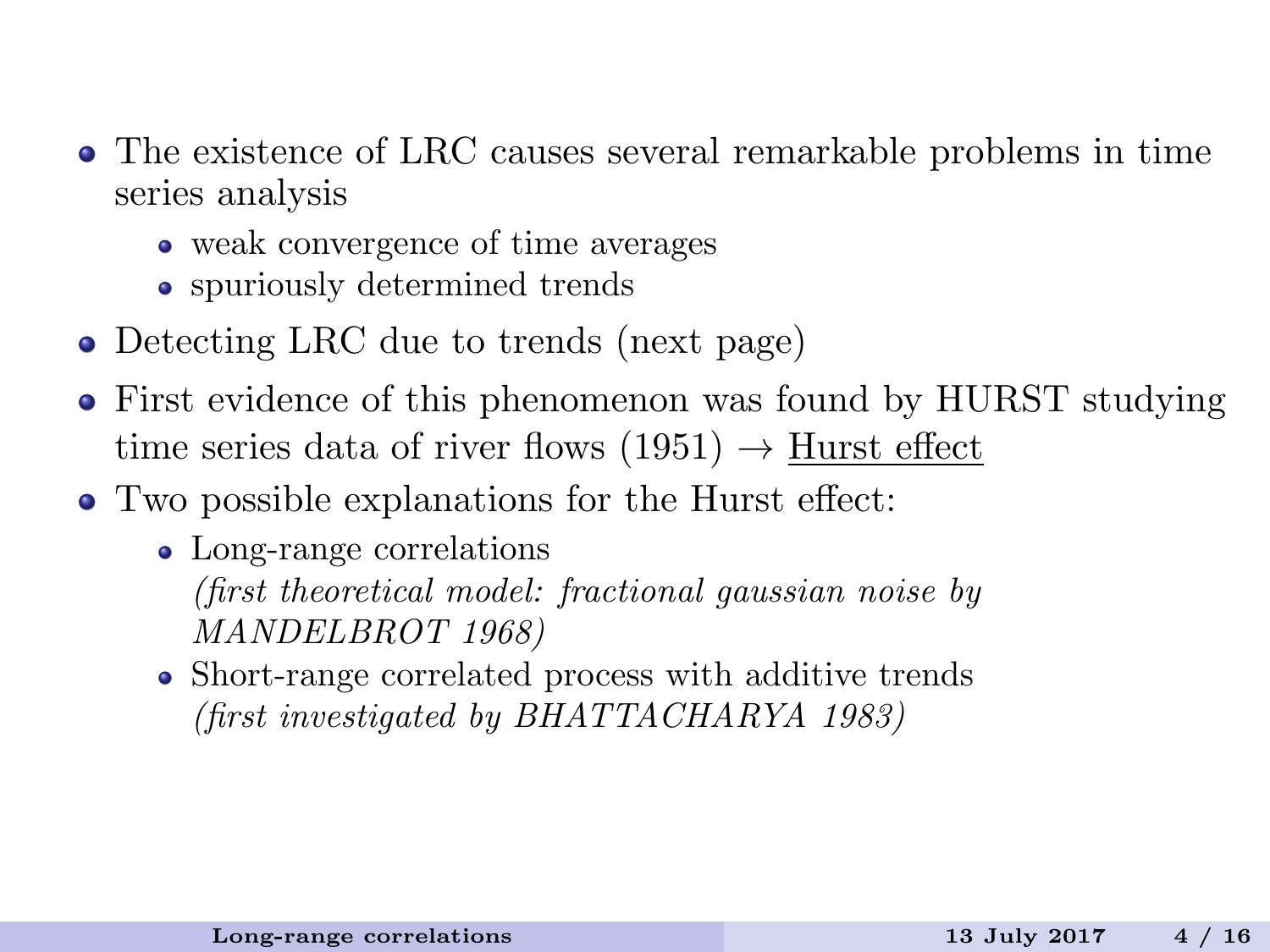# <span id="page-4-0"></span>Pitfalls in the estimation of the autocorrelation function

- Estimator of ACF has (at least) two practical problems:
	- (P1) Statistical uncertainty around  $\overline{zero} \rightarrow$  difficult to observe power law
	- $(P2)$  Estimator only meaningful for stationary  $x_t$
	- $(\mathcal{P}2)$  Possible detection of LRC due to trends





Figure: ACF of FGN with  $H = 0.9$ : Estimation (black) and theoretical (blue)

Figure: ACF of AR(1) with  $a = 0.9$  and added linear trend with slope 0.02: Estimation (black), theoretical (blue) and reference line  $e^{-0.2}$  (dashed)

[Pitfalls in the estimation of the autocorrelation function](#page-4-0) 13 July 2017 5 / 16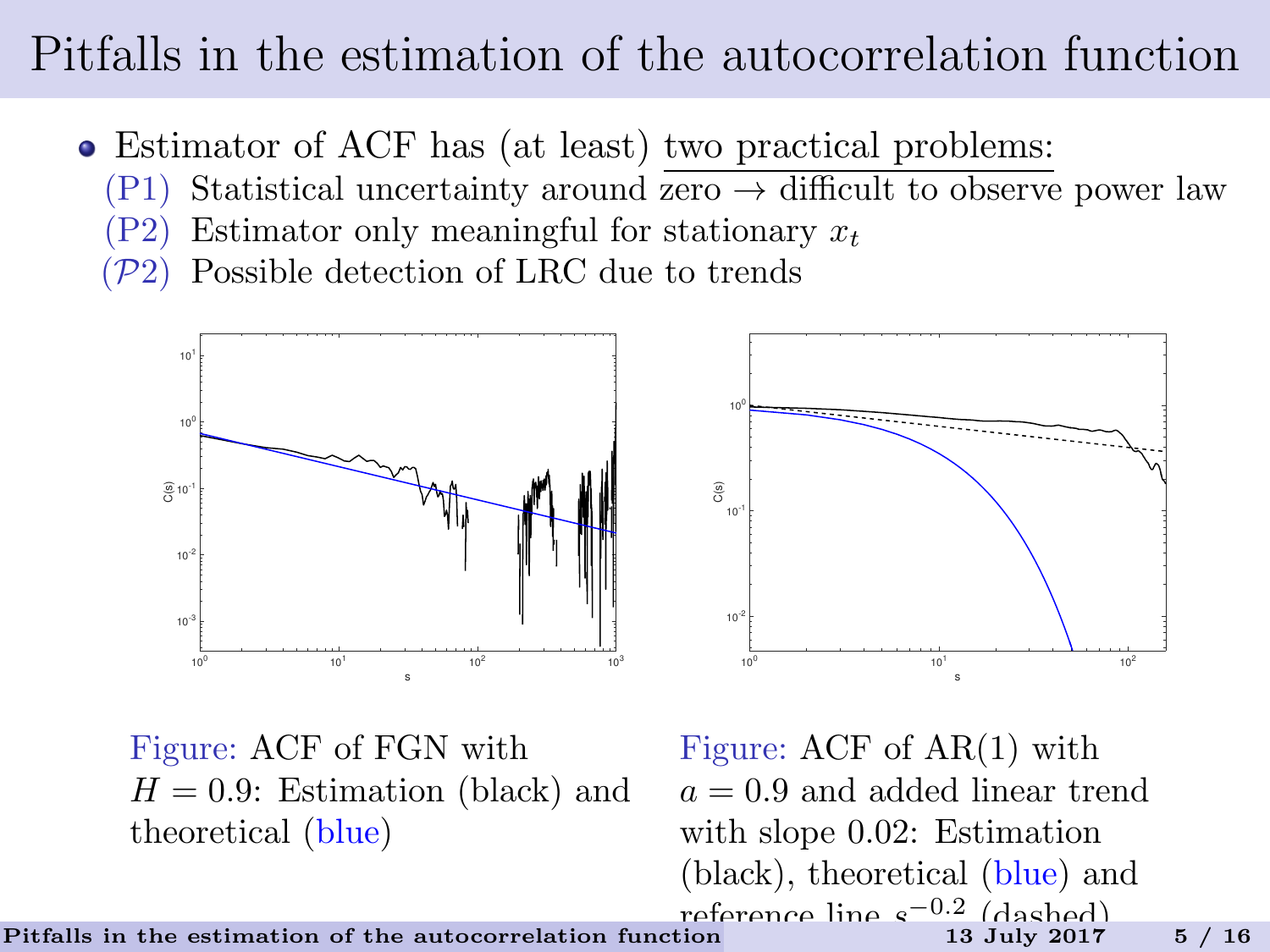## <span id="page-5-0"></span>Fluctuation function

To overcome (P1) and (P2) we introduce the fluctuation function

$$
F^2(s) = \int_0^s \mathrm{d}r \ C(r) L(r, s)
$$

as an integral transform of ACF with suitable kernel L  $(P1)$  F increases according to a power law

$$
F(s) \sim s^{\alpha} \qquad \qquad \text{later } \alpha = \alpha(\gamma)
$$

(P2) Influence of external trends should be eliminated. In detail

$$
F^{2}(s) = \int_{0}^{s} \int_{0}^{s-r'} dr dr' Cov(r, r') \tilde{L}(r, r', s)
$$
  
if stationary  

$$
L(r, s) = \int_{0}^{s-r'} dr' \tilde{L}(r, r', s)
$$

 $\rightarrow$  How to estimate F for a given time series? [Fluctuation function](#page-5-0) 13 July 2017 6 / 16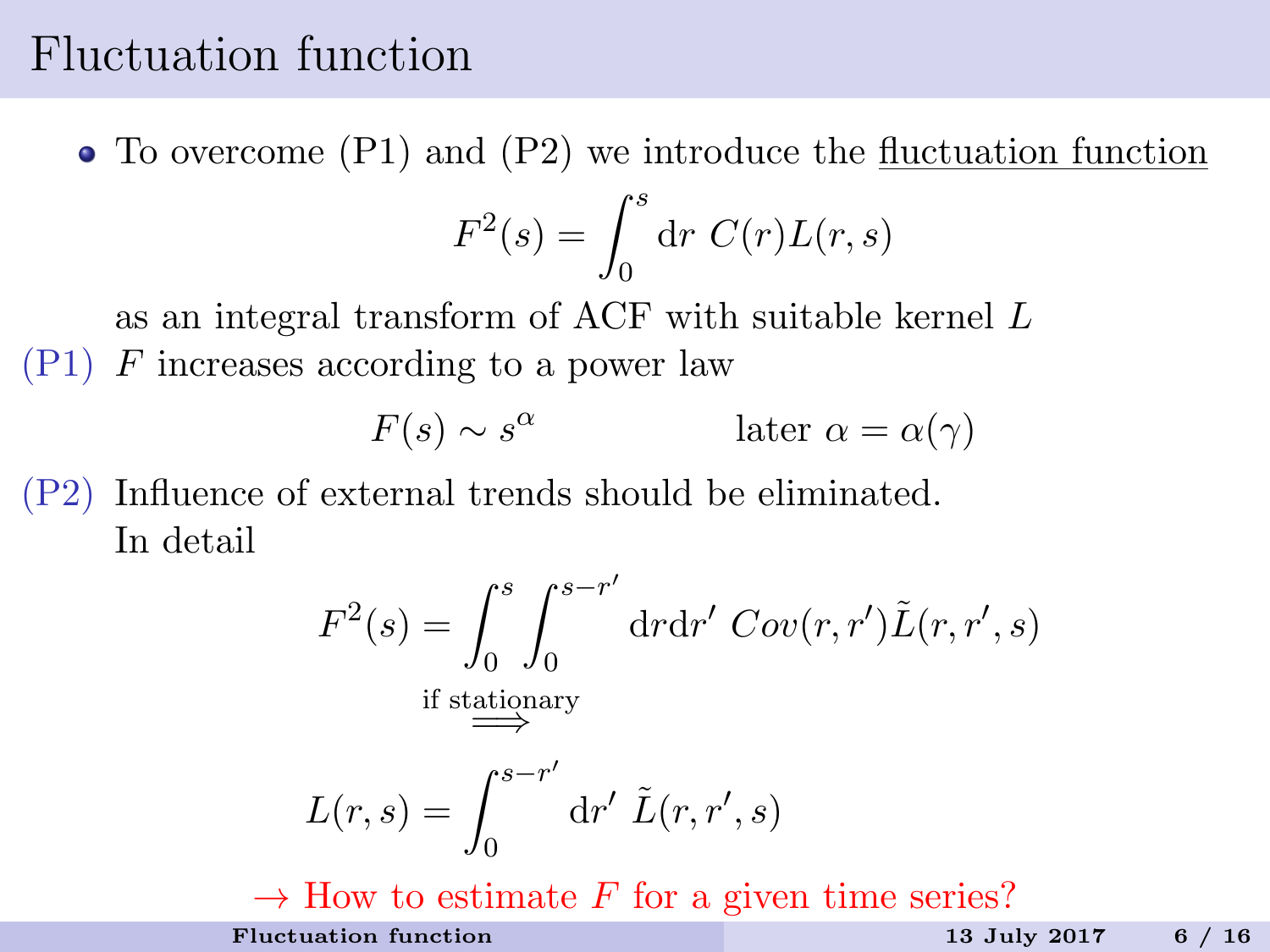# <span id="page-6-0"></span>Estimation of the fluctuation function

 $F^2(s) = \int_0^s dr C(r)L(r, s)$  estimated via segmentation of time axis: Segmentation  $\rightarrow$  Produce pairs  $x_i x_{i+r}L(r, s) \rightarrow$  Averaging



• Integrand  $C(r)L(r, s)$  is estimated by compairing pairs of each segment

$$
C(r)L(r,s) \approx \frac{1}{K}\sum_{\nu=1}^{K} x_{j+(\nu-1)s}x_{j+(\nu-1)s+r}L(r,s)
$$

- Integral replaced by sum  $\int_0^s dr \to \sum_{r=0}^s$
- Parameter *j* becomes important for nonstationary series
- Famous example: detrended fluctuation analysis (DFA)  $\rightarrow$  new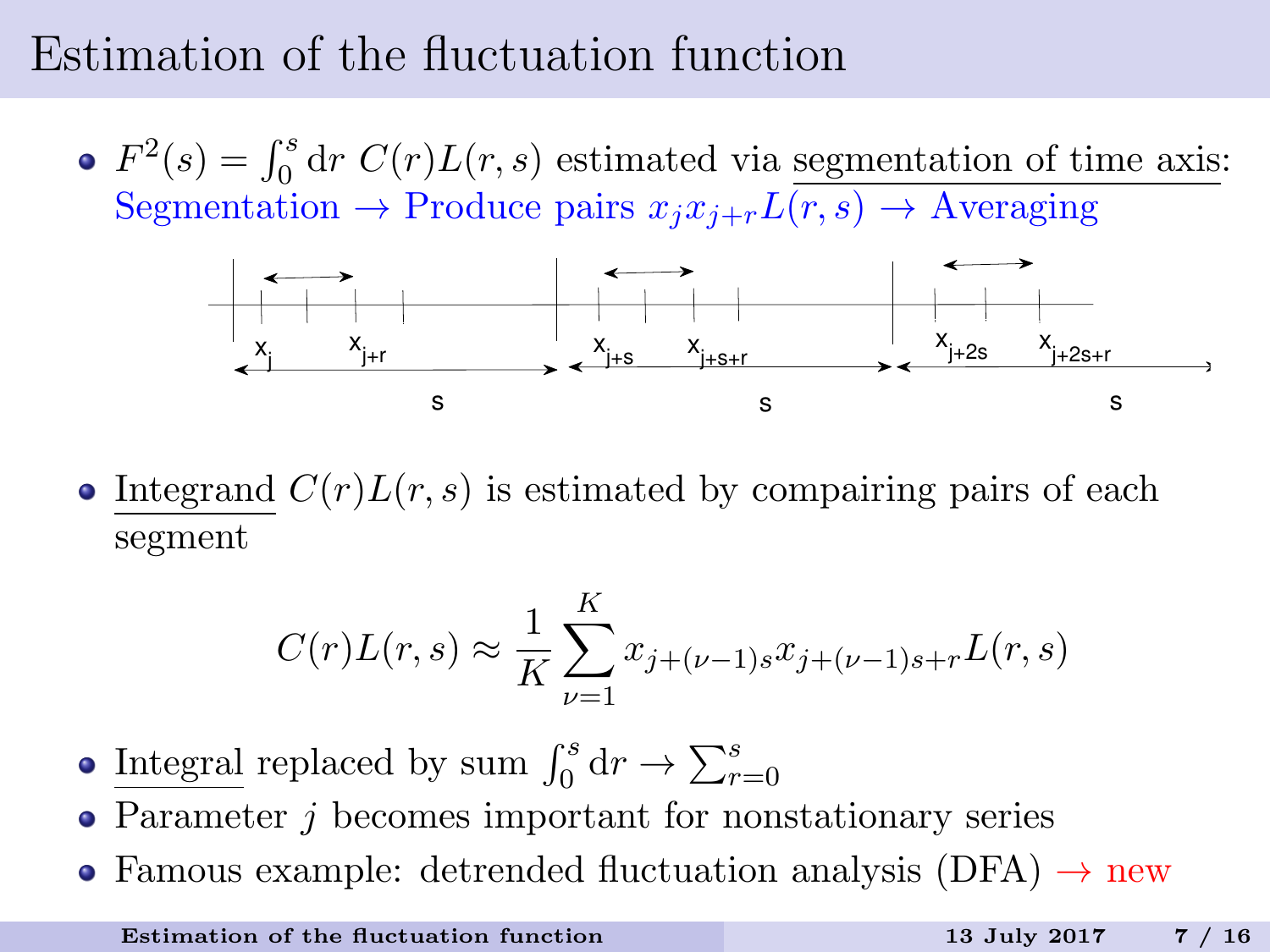# <span id="page-7-0"></span>Detrended fluctuation analysis (DFA)

- Invented by Peng et al. (1994)
- Widely used method for the detection of long-range correlations in nonstationary time series
- Google scholar: over 10 000 results
- Applied to such diverse fields of interest as
	- DNA sequences
	- human gait
	- heart rate dynamics
	- weather records
	- economical time series
	- and many more

#### BUT: no analytical investigation, no relationship between C and F, only tested with artificial data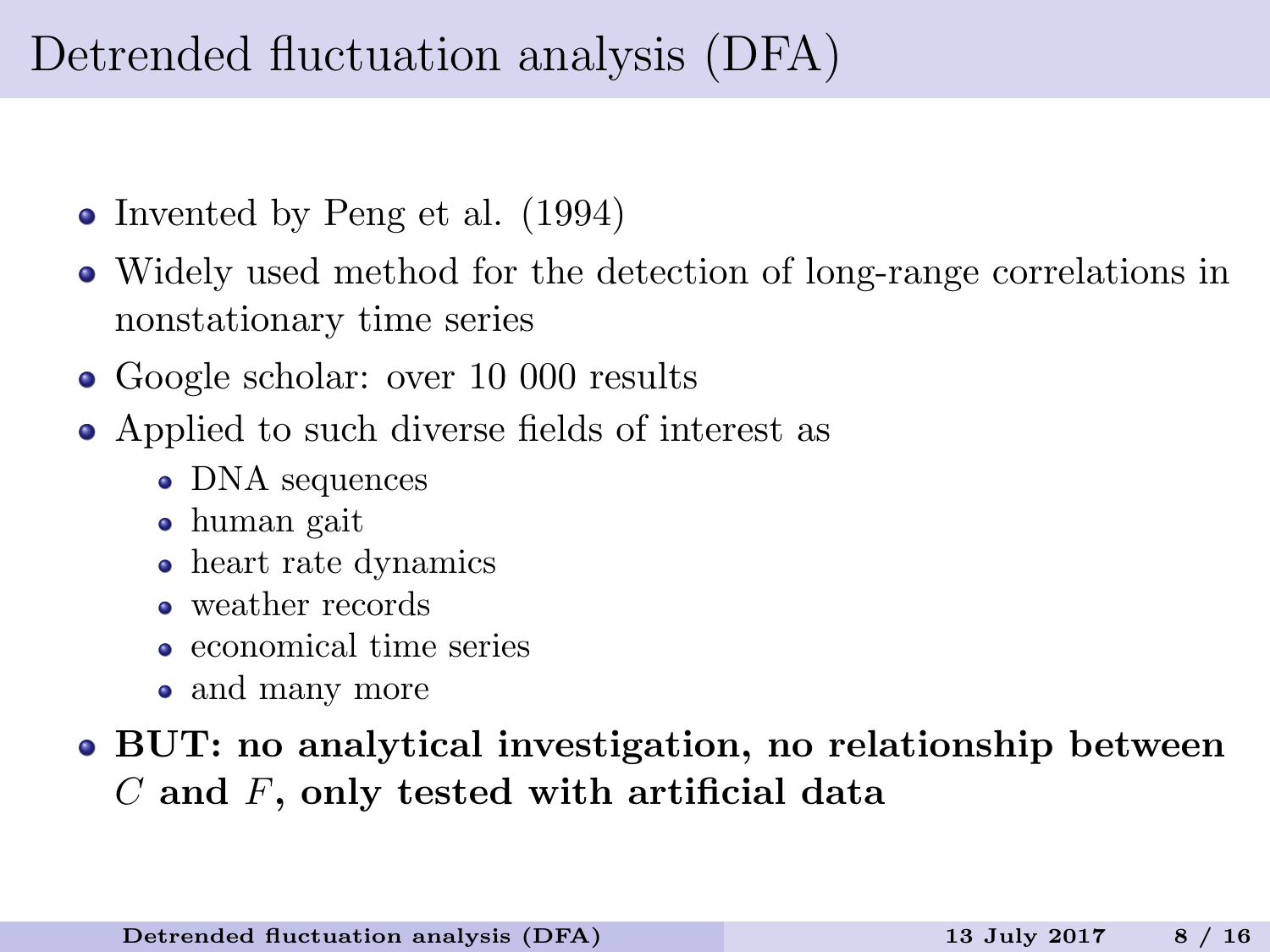• Fluctuation function is

$$
\mathcal{F}^{2}(s) = \frac{1}{K} \sum_{\nu=1}^{K} f^{2}(\nu, s)
$$

• Thereby DFA variances (mean-squared residual)

$$
f^{2}(\nu, s) = \frac{1}{s} \sum_{t \in \nu} (y_t - p_t)^2
$$

with

0 100 200 300 400 500 600 -15 -10 -5 ├  $^{\circ}$ 5  $10$  $f^2(2,s)$  $f^{2}(3,s)$  $f^2(1,s)$   $|f^2(2,s)|$   $|f^2(3,s)|$  $f^2(1,s)$ 

 $x_t \dots$  time series  $y_t \ldots$  profile  $p_t \dots$  fit of order  $q$ 

 $\rightarrow$  What is the connection between F and ACF?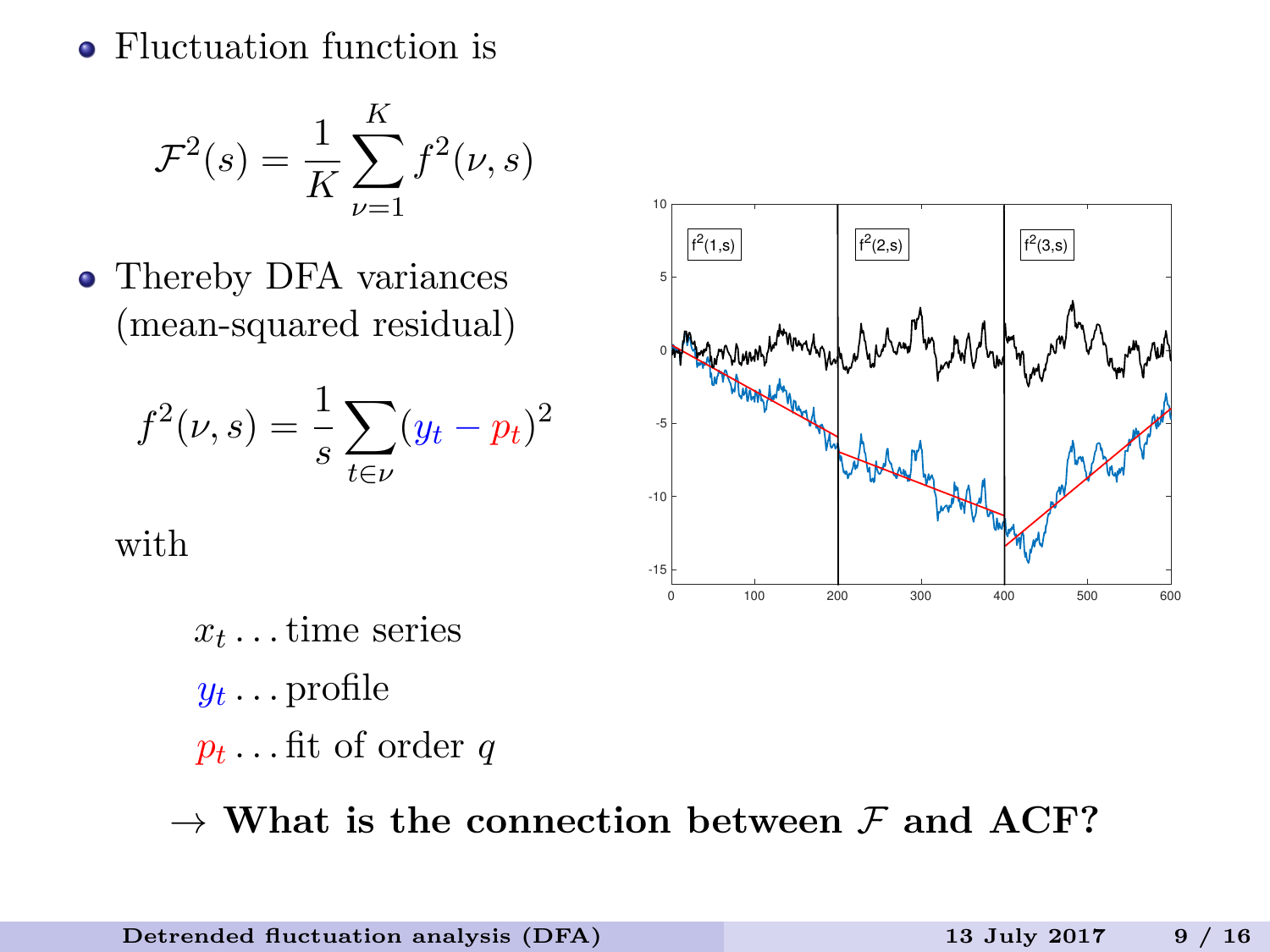## <span id="page-9-0"></span>Relationship between  $\mathcal F$  and  $C$

(I) We assume statistical equivalence of the DFA variances

$$
\langle f^2(\nu, s) \rangle = \langle f^2(\omega, s) \rangle \longrightarrow \text{Crucial condition}
$$

$$
\Rightarrow \langle \mathcal{F}^2(s) \rangle = \frac{1}{K} \sum_{\nu=1}^K \langle f^2(\nu, s) \rangle = \langle f^2(1, s) \rangle = \frac{1}{s} \sum_{t=1}^s \langle (y_t - p_t)^2 \rangle
$$

(II) Write detrended profile as sum of the original series

$$
y_t - p_t = \sum_{k=1}^s x_k \mathcal{P}_{t,k}
$$

Then

$$
\langle \mathcal{F}^2(s) \rangle = \langle x_t^2 \rangle \sum_{r=0}^s C(r) L(r, s)
$$

$$
L(r, s) = \sum_{k=1}^{s-|r|} \sum_{t=1}^s \mathcal{P}_{t,k} \mathcal{P}_{t,k+|r|}
$$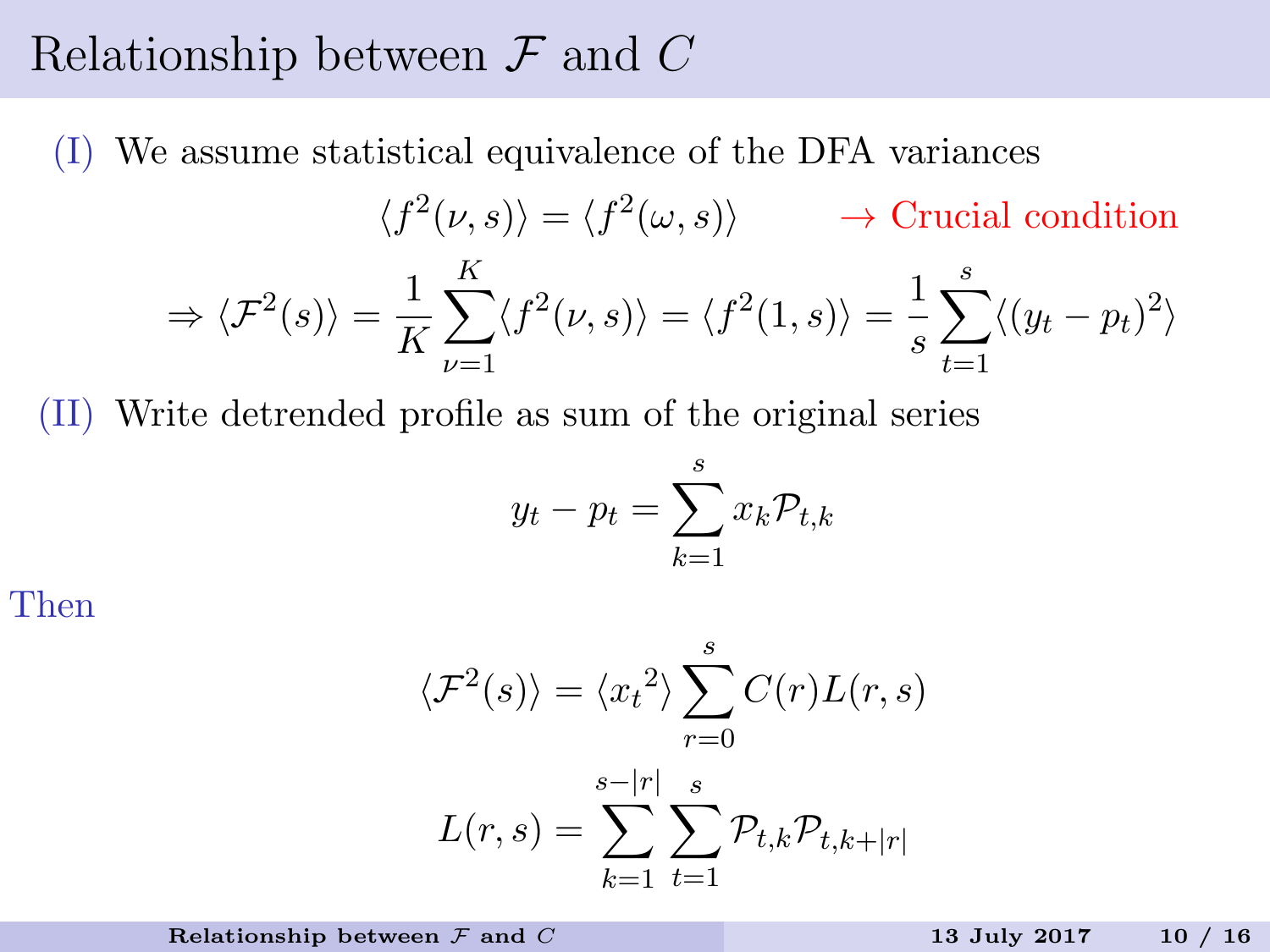$\bullet$   $\mathcal F$  of DFA is a specific estimator of above fluctuation function

$$
\langle \mathcal{F}^2(s) \rangle \approx F^2(s) = \int_0^s dr \ C(r) L(r, s)
$$



Figure: Kernel L for constant, linear and quadratic detrending,  $s = 100$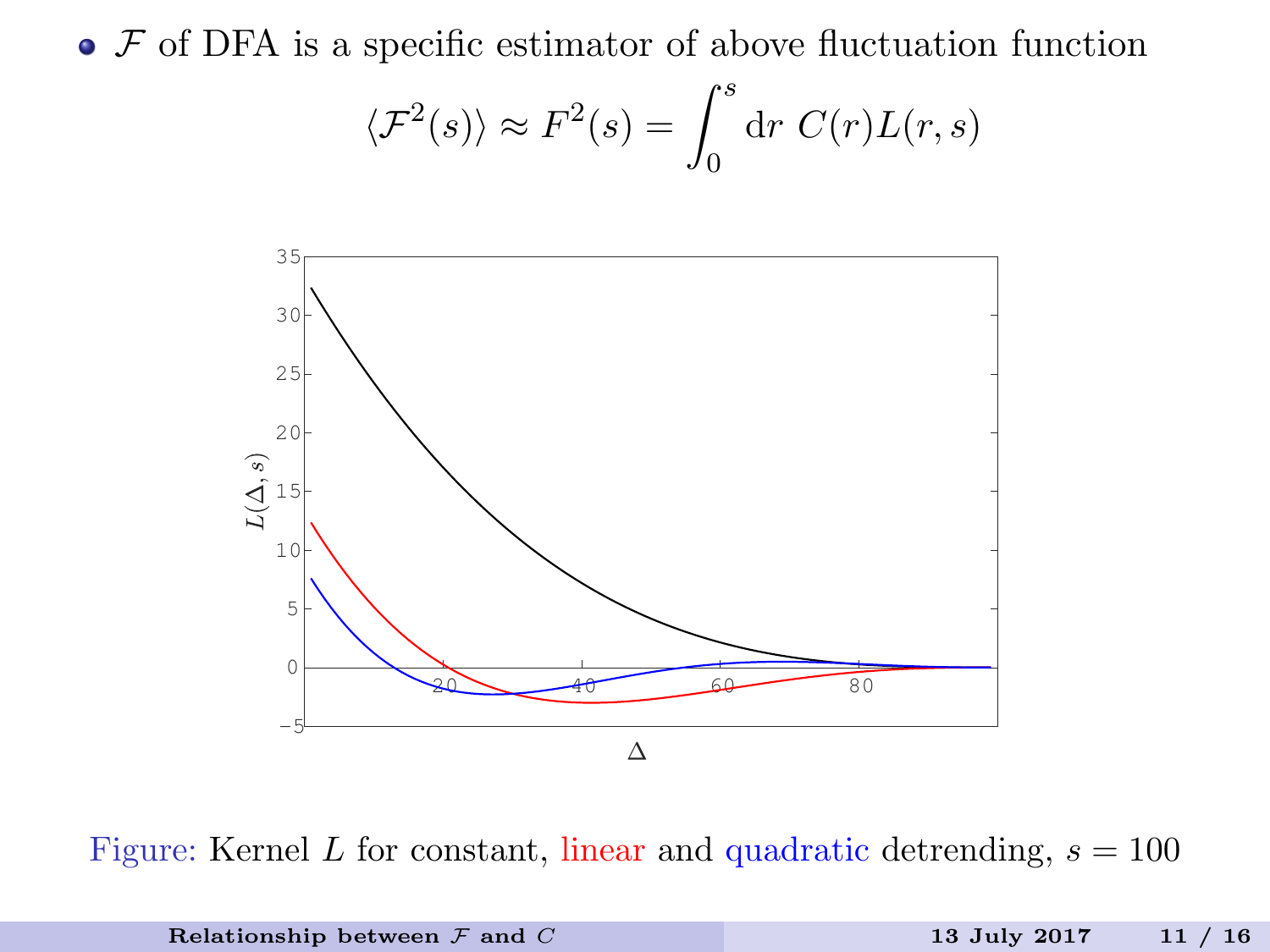## <span id="page-11-0"></span>Stationary series

 $\bullet$  We can calculate analytical solutions of  $\mathcal F$  for SRC and LRC



Figure: WN, AR(1) with  $a = 0.8$ and  $a = 0.9$ 



• We can derive the relationship between  $\alpha$  and  $\gamma$ 

$$
\alpha = \begin{cases} 1/2 & \text{SRC} \\ 1 - \gamma/2 & \text{LRC } (1/2 < \alpha < 1) \end{cases}
$$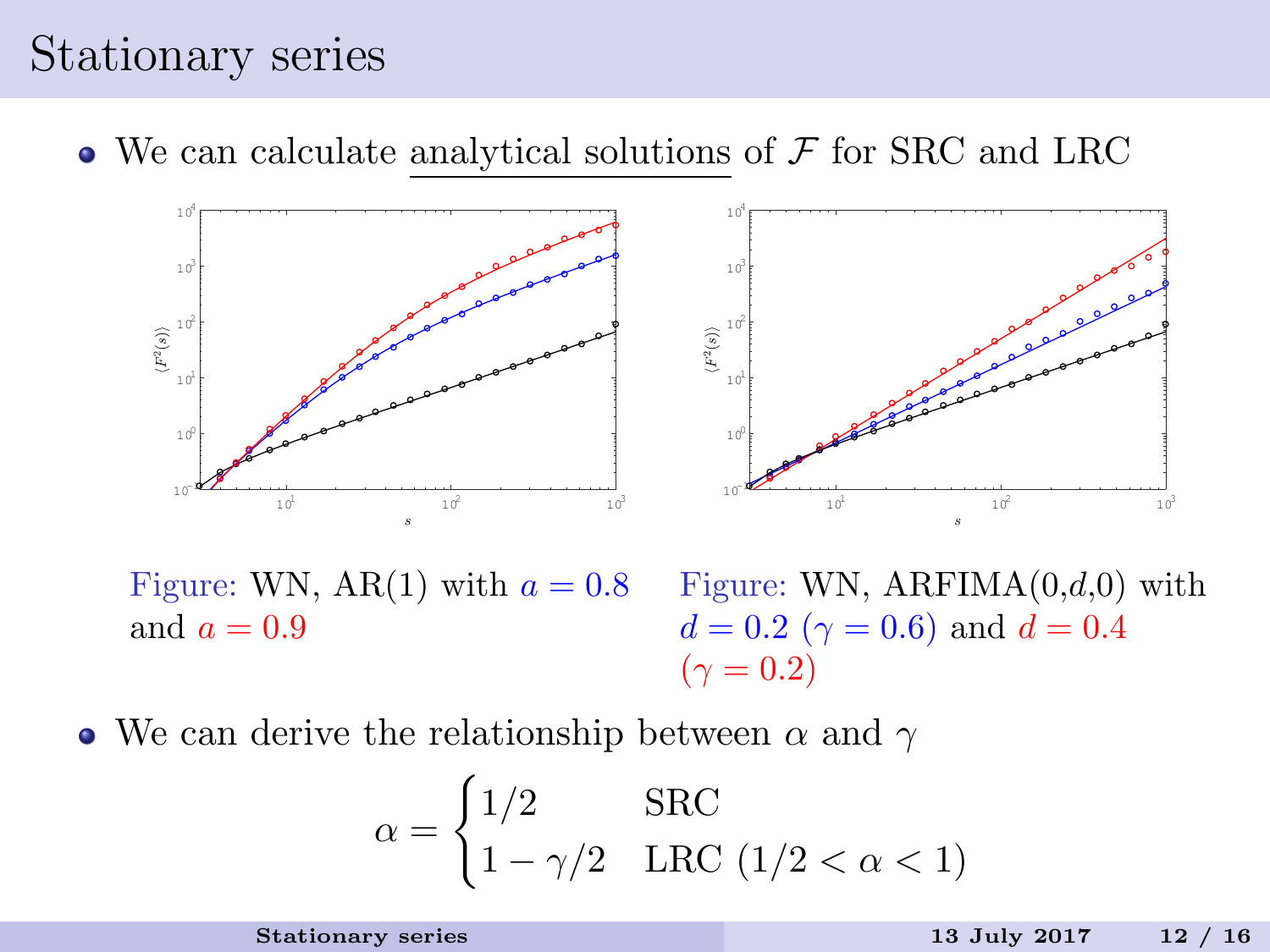Crossover point for SRC with ACF  $C(s) \sim e^{-s/s_c} = a^s$ 





Figure:  $a = 0.8, 0.9$  and 0.98

Figure:  $q = 0, 1$  and 2

DFA is data consuming (hand waving argument: about 200 more data points than direct estimation of ACF)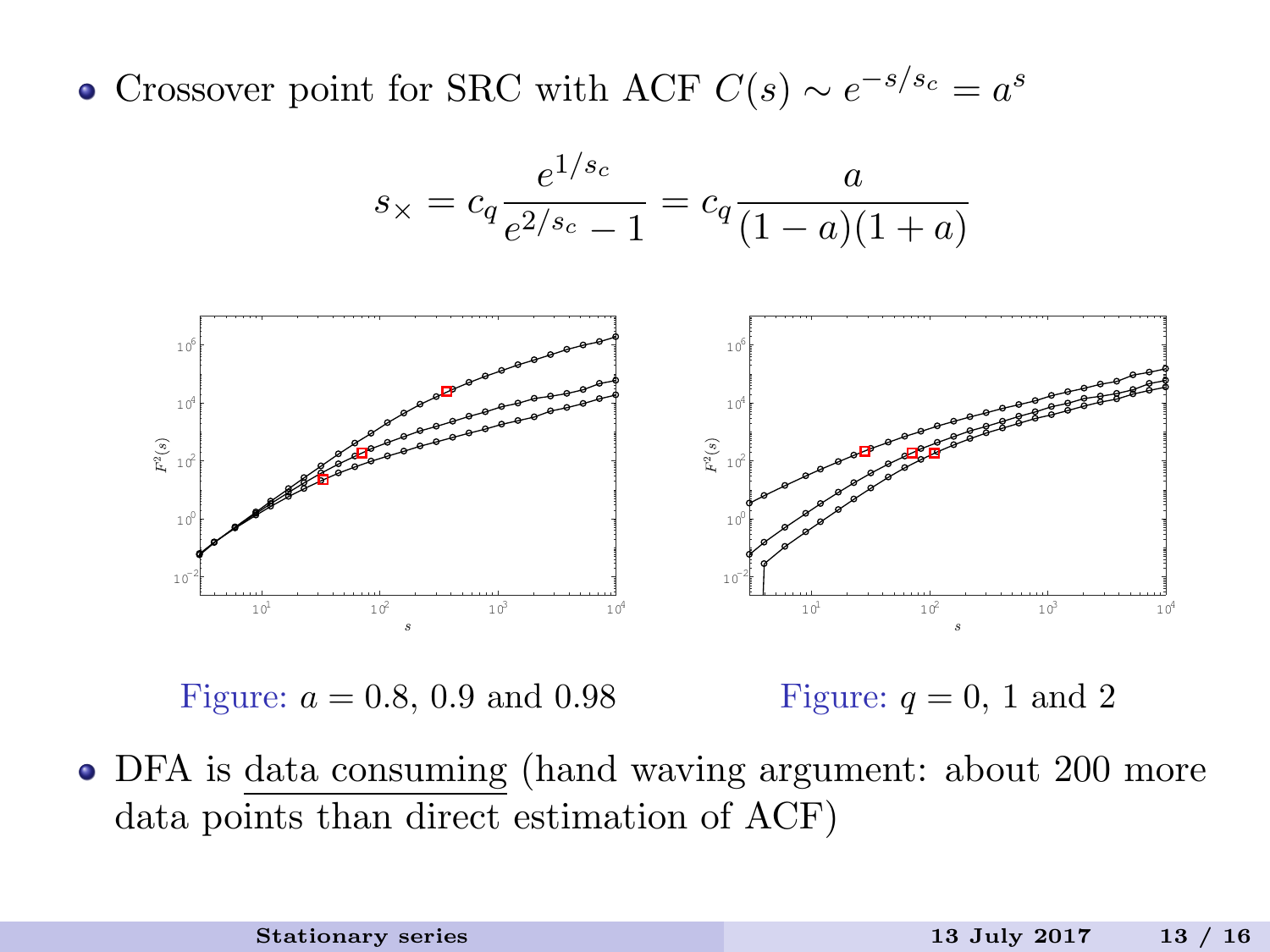## <span id="page-13-0"></span>Nonstationary series

Two different types of nonstationarity

 $x_t = \eta_t + m_t$  $\sqrt{ }$ intrinsic external

- External nonstationarity: Trends <sup>√</sup>
- Intrinsic nonstationarity: FBM with  $\alpha = H + 1$ ?
- DFA is said to be able to remove nonstationarities
- Why does it work for FBM

|                    | FGN $\mid$ FGN + mt | <b>FBM</b>       |
|--------------------|---------------------|------------------|
| DFA-0 $\alpha = H$ | $\alpha = 1$        | $\alpha = 1$     |
| DFA-1 $\alpha = H$ | $\alpha=1$          | $\alpha = H + 1$ |
| DFA-2 $\alpha = H$ | $\alpha = H$        | $\alpha = H + 1$ |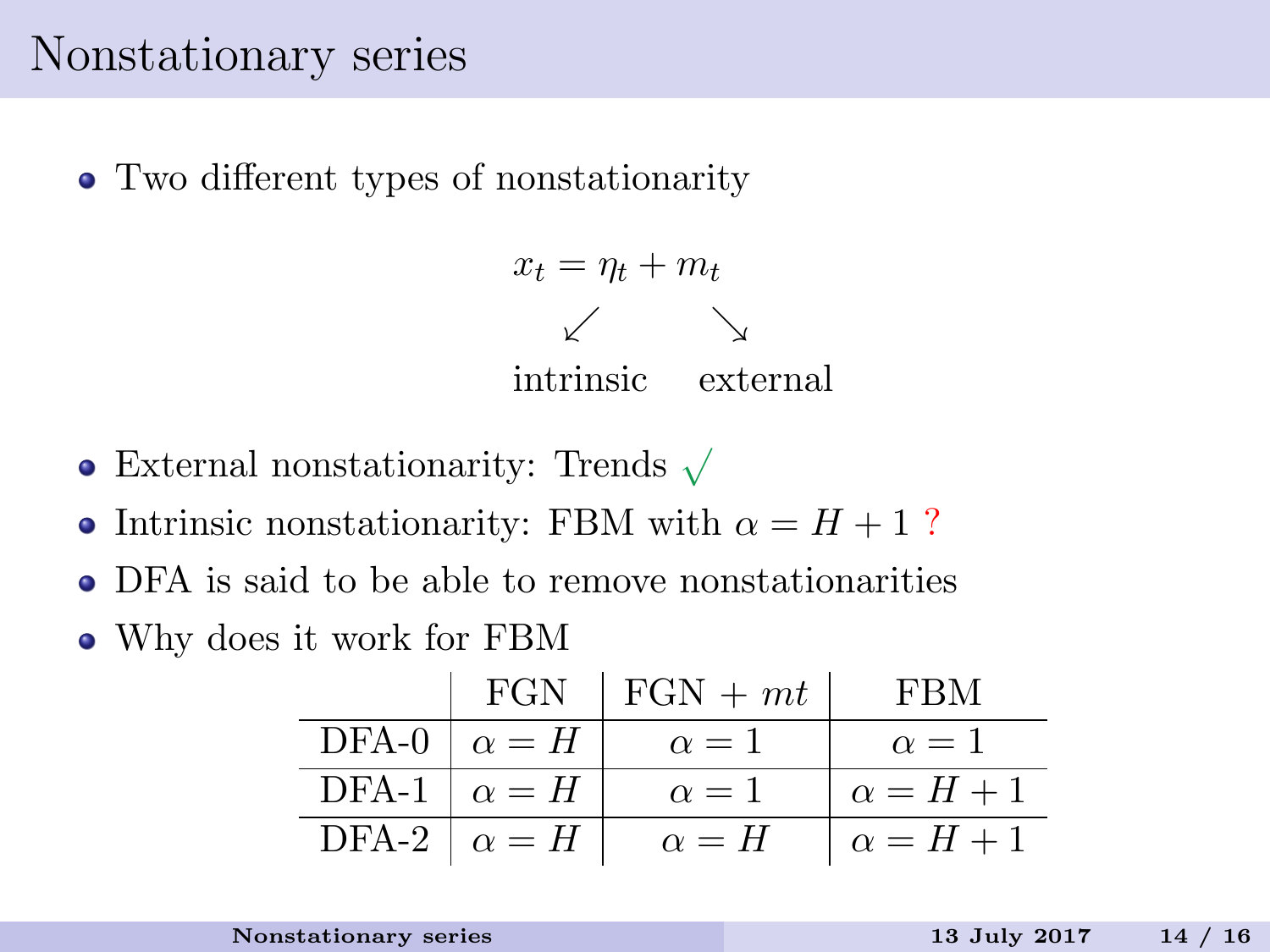Answer: from random walk to autocovariance picture

$$
\langle \mathcal{F}^2(s) \rangle = \frac{1}{K} \sum_{\nu=1}^K \langle f^2(\nu, s) \rangle
$$

$$
\langle f^2(\nu, s) \rangle = \frac{1}{s} \sum_{t \in \nu} \langle (y_t - p_t)^2 \rangle = \sum_{i,j=1}^s \langle x_{i+(\nu-1)s} x_{j+(\nu-1)s} \rangle \tilde{L}(i, j, s)
$$

Detrending = Influence  $\mathfrak{f}^2$  of autocovariance differences  $D_{i,j}$  on variances  $f^2$  between segments is removed such that

$$
\langle f^2(\nu, s) \rangle = \langle f^2(\omega, s) \rangle
$$

- Simple example of BM:
	- DFA-0: It is  $\langle f^2(\nu, s) \rangle = \sum_{i,j \in \nu} \langle x_i x_j \rangle$
	- DFA-1:  $\langle x_{i+s}x_{j+s} \rangle = \langle x_ix_j \rangle + D_{i,j}$  $\sum_{i=s}$  $=$ s  $\Rightarrow \langle f^2(2, s) \rangle = \langle f^2(1, s) \rangle + \mathfrak{f}^2(\mathbb{D})$  $\equiv 0$

• Same for FBM and trends  $\Rightarrow$  unified picture of detrending

=0